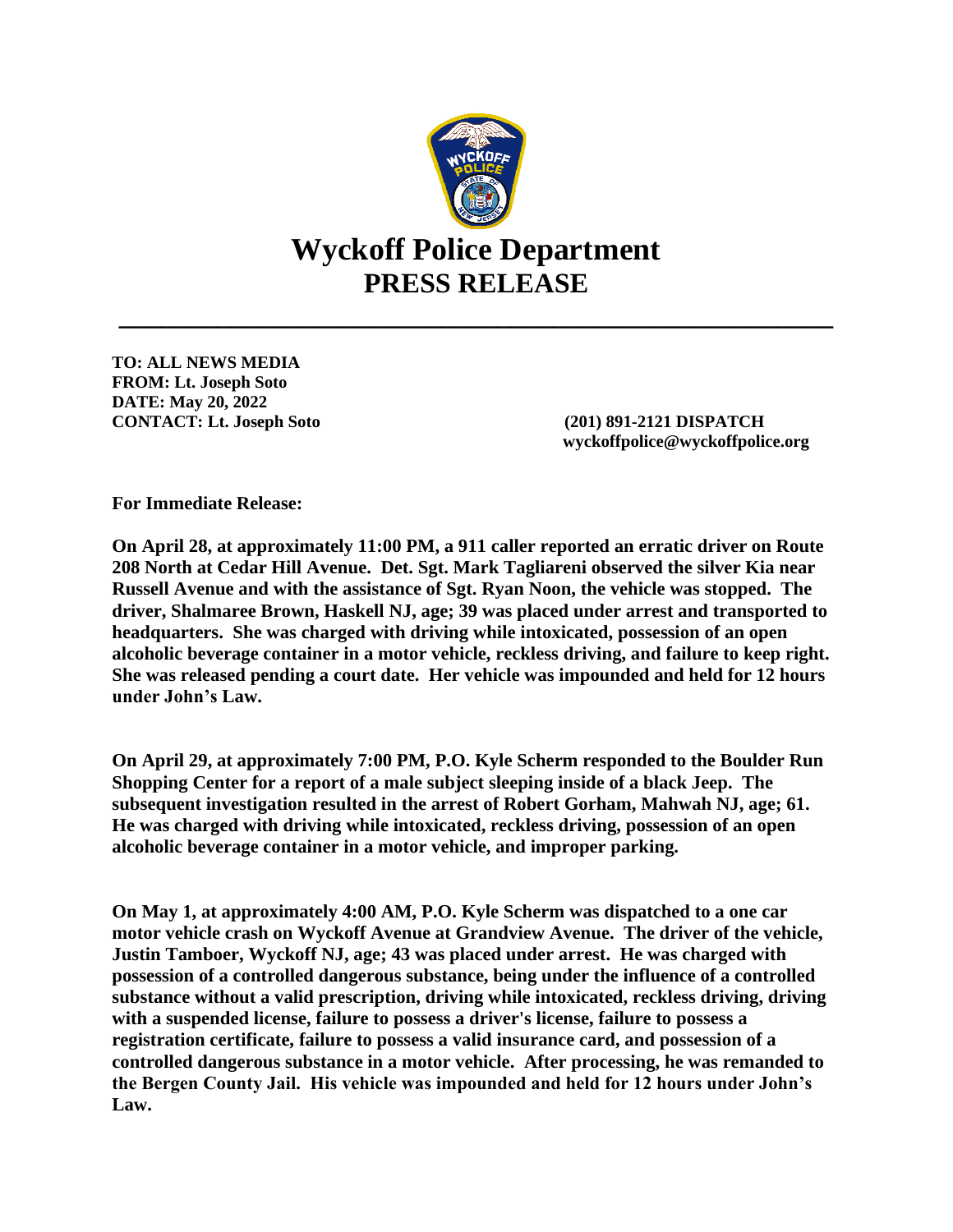**On January 12, 2022, a resident of Mulberry Court reported to P.O. Kaitlyn Maglione the theft of bank checks from her home. The matter was turned over to the Detective Bureau for further investigation. Det. Sgt. Michael Ragucci and Det. Sgt. Mark Tagliareni identified a suspect and confirmed that the suspect had visited the home during the time of the theft. On May 2 charges were filed against Kelsey Binion, Hilliard OH, age; 19. She was charged with one count of 3rd degree theft. The complaint was mailed to her residence, and she was advised to make arrangements to surrender herself to the Wyckoff Police.**

**On May 4, at approximately 11:30 PM, P.O. Kyle Scherm was monitoring traffic on Franklin Avenue. He observed a Hyundai Santa Fe with a headlight and taillight not functioning and observed that the driver was utilizing a cell phone. The vehicle was stopped on Godwin Avenue and resulted in the arrest of the driver, Marialyse Debel, Midland Park NJ, age; 62. She was transported into headquarters and charged with driving while intoxicated, reckless driving, failure to observe marked lanes, and improper use of a handheld wireless telephone. Her vehicle was impounded and held for 12 hours under John's Law.**

**On March 15, P.O. Kenneth Marcoux responded to a local business on a report of a shoplifting. The matter was referred to the detective bureau for further investigation. Det. Sgt. Michael Ragucci and Det. Sgt. Mark Tagliareni were able to identify a suspect and issued a warrant for his arrest. On May 5, the Hawthorne Police Department advised that they had the subject detained on a traffic stop. Det. Sgt. Tagliareni and P.O. James Bakelaar responded to Hawthorne and took Anthony Juliano, LKA Dumont NJ, age; 35 into custody. He was formally served with his complaint, processed, and sent to the Bergen County Jail.**

**On May 5, at approximately 11:20 PM, P.O. Joseph Fullam was dispatched to the area of Goffle Road and Liberty Street on a report of a motor vehicle crash. Upon arriving, he observed that a Toyota Rav 4 had struck a utility pole. The subsequent investigation resulted in the arrest of the driver, Jessica Cadme-Benitez, Ridgefield Park NJ, age; 42. She was transported into headquarters and charged with driving while intoxicated, and reckless driving. She was released to the custody of a family member. Her vehicle was impounded and held for 12 hours under John's Law.**